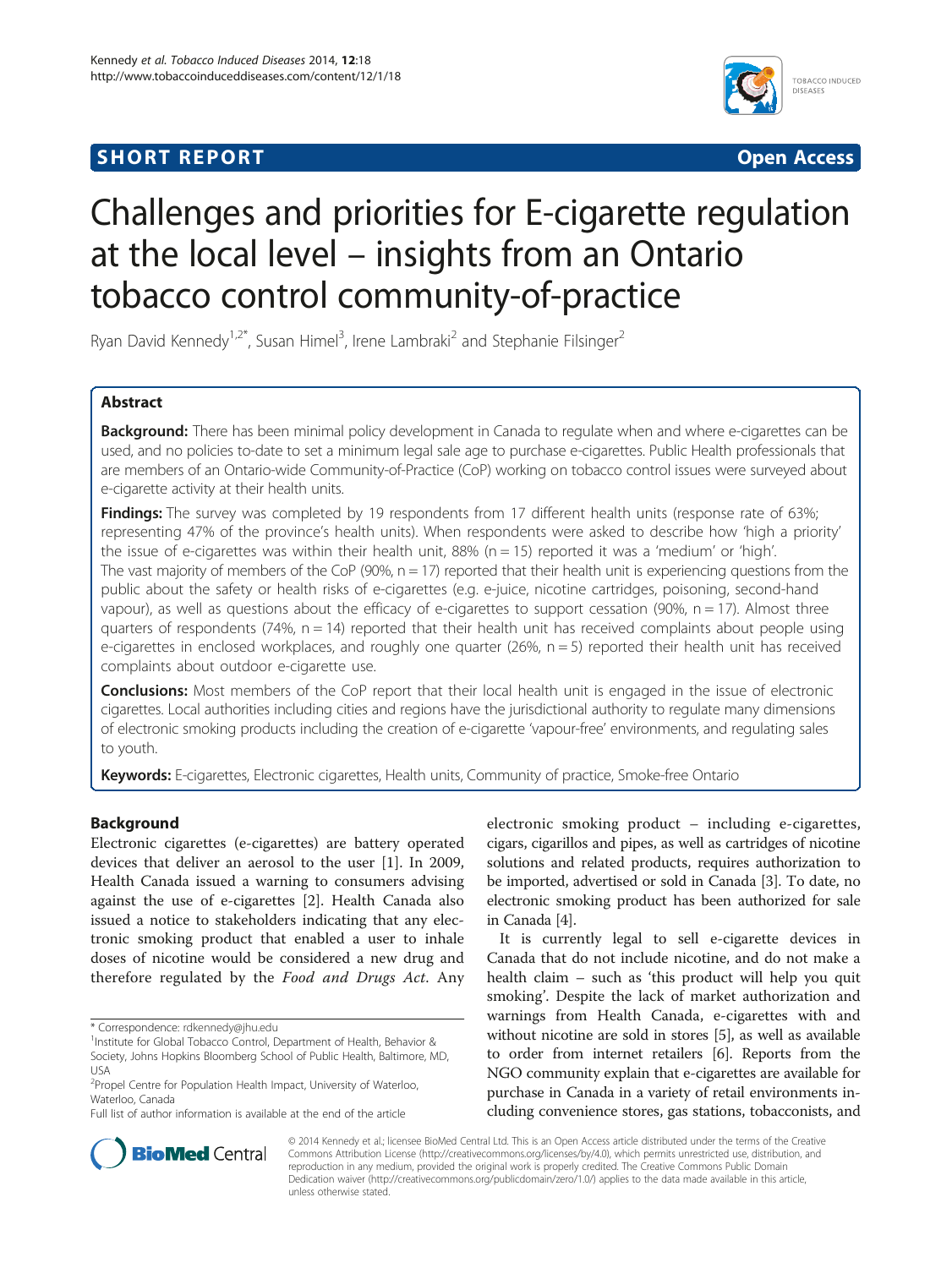mall kiosks [\[7](#page-4-0)]. A study of retailers in the Ontario East Tobacco Control Area Network (TCAN-East) found that e-cigarettes were available for purchase from 19% of licensed tobacco-retail outlets. From the TCAN-East sample, more than half the chain-convenience stores (58%) and almost half the gas stations (44%) sold e-cigarettes [[8](#page-4-0)]. This study did not report if the products for sale contained nicotine. Products without nicotine can be sold in Canada to anyone; there is currently no age-restriction on the sale of an e-cigarette. Analysts report that Canada saw a significant rise in the marketing and sale of e-cigarettes between 2012 and 2013 [\[9](#page-4-0)].

Given that traditional cigarettes have such a deep impact on health, it is "virtually certain" that e-cigarettes are less harmful; however, the impact of e-cigarettes on public health is uncertain [\[10](#page-4-0)]. NGOs have shared concern that e-cigarettes may be 'starter' products for youth [[11\]](#page-4-0). Recent work in Canada has identified that among a sample of young people (age 16–30), current and former smokers are more likely to have tried e-cigarettes compared to never smokers, although the study reported evidence of use among non-smokers [\[12](#page-4-0)]. Researchers from the tobacco control community worry that widespread use of e-cigarettes may erode some of the gains that have been achieved including smoke-free spaces and tobacco-use denormalization [\[13,14\]](#page-4-0).

In Canada there is no federal, provincial/territorial, or local legislation that regulates the use of electronic cigarettes in workplaces or enclosed public places [[15](#page-4-0)]. E-cigarette industry websites proclaim that their products can be used indoors or other environments where smoking is prohibited. Many airlines including Air Canada [\[16\]](#page-4-0) and hospitality venues like Starbucks have enacted their own policies that prohibit customers from using e-cigarettes [[17](#page-4-0)]. Many NGOs have provided position statements that include suggestions for e-cigarette regulation [[18,19\]](#page-4-0). The regulatory priorities outlined in these statements include the need for policies to restrict the sale of e-cigarette products to minors, and the need to create environments where the use of e-cigarettes is not permitted [\[20\]](#page-4-0).

In Canada, local municipalities have been pioneers developing and enacting tobacco control policies decades before provinces/territories passed similar laws. In the province of Ontario, there is extensive public infrastructure to support local by-law development including the 36 public health units that administer health promotion and disease prevention programs. Across Ontario, health unit staff are coordinated into 7 geographic Tobacco Control Area Networks (TCANs), to work collaboratively on tobacco control issues. TCANs are supported by the provincial government through mechanisms created by the Smoke-free Ontario Act (SFOA) (2006) [[21](#page-4-0)]. The SFOA also supports a resource centre named the Program Training and Consultation Centre (PTCC).

The PTCC supports a Community of Practice (CoP) dedicated to Tobacco-Free Sports and Recreation and Smoke-Free Outdoor Spaces (TFSR CoP). A CoP is a group of people "who share a concern or a passion for something they do and learn how to do it better as they interact regularly" [\[22\]](#page-4-0). Members of the TFSR CoP have regular teleconferences and meet twice a year in-person to discuss policy and programs to support tobacco control. The CoP includes members from public health research institutions, NGOs, each TCAN and 27 of 36 health units.

The present study sought to understand current activities in local health units in Ontario related to e-cigarettes. The study also sought to measure the degree to which e-cigarettes represent a priority for tobacco control staff in Ontario health units currently participating in the TFSR CoP and to identify what data or resources would help support local health units to address e-cigarettes in their communities.

# Research hypothesis

The research team hypothesized that members of the TFSR CoP would be engaged in work related to e-cigarettes including providing consultation and resources to: support businesses and workplaces to develop e-cigarette-free policies, provide support to citizens asking about e-cigarettes safety and tobacco-use cessation, and answering questions from potential retailers interested in setting up an e-cigarette business.

# Methods

A survey was developed by members of the authorship team, staff at the PTCC, and a colleague at the Non-Smokers' Rights Association. The survey was posted to a web-based survey site. A link to the survey was sent via email to all members of the TFSR CoP on May 6th, 2014. Respondents were asked to complete the survey by May 12th, 2014.

No ethics review was conducted as this was part of an internal program setting exercise.

# Sample and response rate

The survey was completed by 19 respondents who represented 17 of the 36 health units in the province. A survey was completed by at least one respondent from each of the 7 Provincial TCANs. At the time of the survey, the CoP had an active membership of 27 health units. This represents a response rate of 63%; approximately half of the province's health units responded to this survey  $(47\%, n = 17)$ .

Respondents were asked to complete the survey on behalf of their health unit – so in some cases, respondents would have needed to confer with other colleagues including health inspectors, managers, and staff who monitor the health unit's tobacco information line.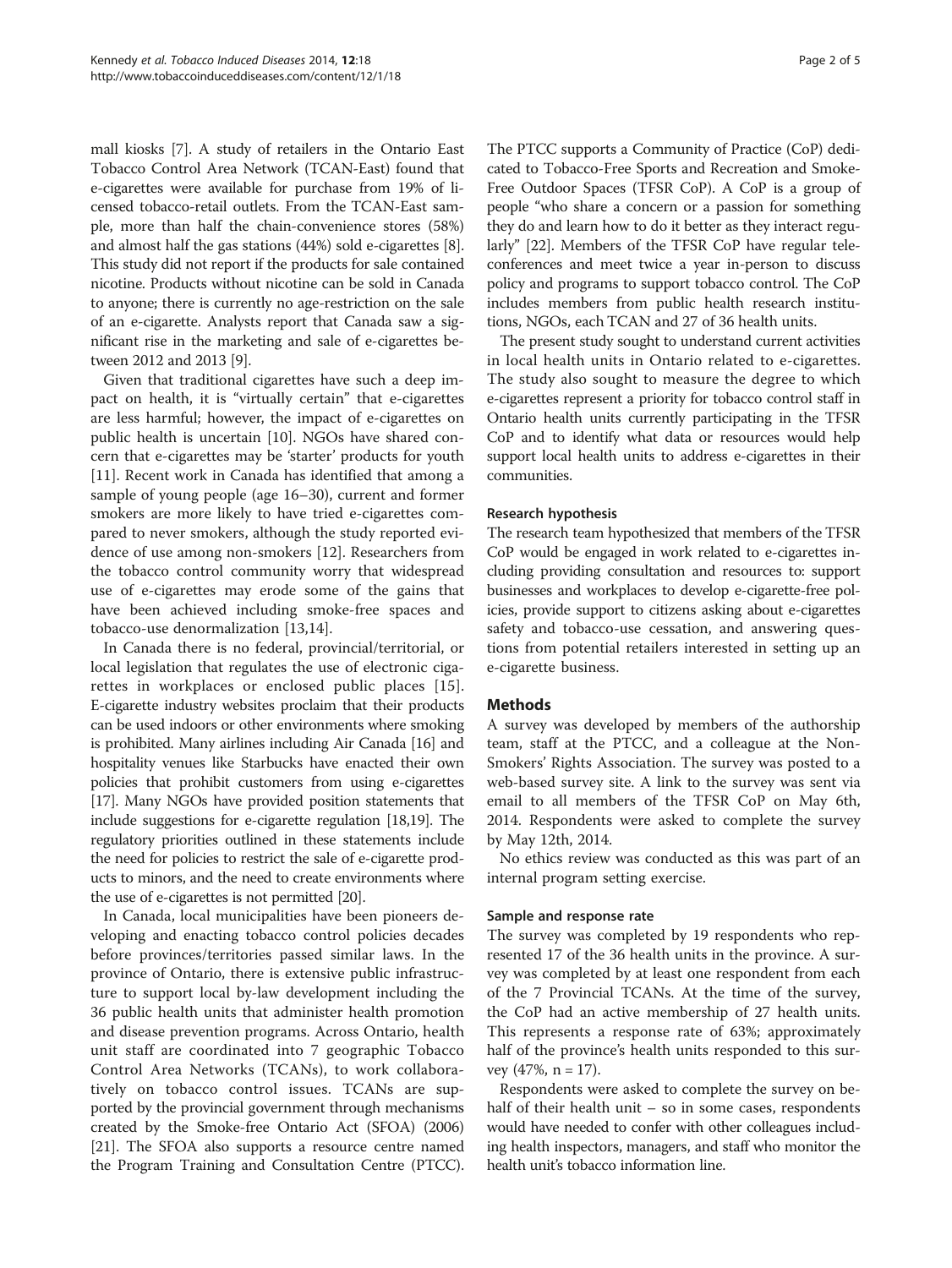## Survey questions and analysis

Question 1 asked respondents to report 'yes' or 'no' to a range of identified questions or complaints they may be receiving at their health unit. The proportion of respondents that answered 'yes' is reported in Table 1. An open ended 'other' option was also provided and the written responses are also presented in Table 1. Question 2 asked respondents to rank 'how high a priority are e-cigarettes within your health unit?'; the response options were 'high', 'medium' or 'low'. The results are presented in Figure 1. Question 3 was an open ended question; the survey asked respondents "What do you need the most help with related to e-cigarettes right now?" A complete list of responses is included in Table [2](#page-3-0) (responses have been edited appropriately to address the use of jargon and to ensure that respondents' identities are not disclosed).

## Results

#### Survey findings

Question 1 was answered by all 19 respondents. The results of the survey are presented in Table 1 below.

The vast majority of members of the CoP reported that their health unit is experiencing questions about the safety or health risks of e-cigarettes (e.g. e-juice, nicotine

# Table 1 Reported health unit activities related to e-cigarettes

| Response Options (note: respondents selected all<br>that applied)                                                                   | SAID 'YES'       |
|-------------------------------------------------------------------------------------------------------------------------------------|------------------|
| Questions about the safety or health risks of e-cigarettes<br>(e.g. e-juice, nicotine cartridges, poisoning, second-hand<br>vapour) | $90\%$ (n =17)   |
| Questions about legality or illegality of e-cigarettes                                                                              | 74% ( $n = 14$ ) |
| Questions regarding e-cigarettes as a cessation tool                                                                                | $90\%$ (n = 17)  |
| Complaints about sales of e-cigarettes or e-liquid<br>to youth                                                                      | 47% (n =9)       |
| Complaints from individuals about indoor e-cigarette<br>vaping                                                                      | 74% ( $n = 14$ ) |
| Complaints from individuals about outdoor e-cigarette<br>vaping                                                                     | $26\%$ (n =5)    |
| Calls about e-cigarettes from individual schools and/or<br>school boards                                                            | 53% ( $n = 10$ ) |
| Calls about e-cigarettes from colleges and/or other<br>post-secondary institutions                                                  | $32\%$ (n =6)    |
| Calls about e-cigarettes from workplaces                                                                                            | 68% (n = 13)     |
| Calls about e-cigarettes from local media                                                                                           | $32\%$ (n =6)    |
| Requests to help develop a position statement on<br>e-cigarettes                                                                    | $37\%$ (n =7)    |
| Requests to help develop a policy on e-cigarettes                                                                                   | 58% (n = 11)     |
| Requests to include e-cigarettes under SFO by-laws                                                                                  | $32\%$ (n =6)    |

Other (please specify).

"E-cigarette use by a teacher in a classroom".

"E-cigarette use on city buses and in recreation facilities".

cartridges, poisoning, second-hand vapour), as well as questions about the efficacy of e-cigarettes to support cessation (90%,  $n = 17$ ). Almost three quarters of respondents (74%,  $n = 14$ ) reported that their health unit has received complaints about people using e-cigarettes inside, and roughly a quarter  $(26\%, n=5)$  reported they had received complaints about outdoor e-cigarette use. More than half of respondents reported that their health unit has received requests to help develop policies on e-cigarettes. More than half of respondents reported that their local school board(s) had contacted them about e-cigarettes. About a third of the respondents (32%,  $n = 6$ ) indicated that their health unit had received requests asking for e-cigarettes to be included under existing smoke-free by-laws.

When respondents were asked to describe how 'high a priority' e-cigarettes was within their health unit, 68%  $(n = 13)$  reported it was a 'medium' priority, while more than one-fifth  $(n = 4)$  reported that it was a 'high' priority. See Figure 1 below.

Respondents were asked to identify what they needed the "most help with related to e-cigarettes right now?" Responses are reported in Table [2](#page-3-0) below. Each response is from a unique respondent.

Most respondents (90%,  $n = 17$ ) provided a response to the open-ended question. Many indicated that their health unit would benefit from sample policies, including policies for workplaces or schools. Many respondents also indicated that a position statement or agreed upon speaking notes would be helpful to answer questions about product safety and/or cessation efficacy. Approximately a third of respondents requested further research to help their health unit address issues about the safety of e-cigarettes, efficacy, their appeal to youth, and the impact of 'second-hand vapour'.

#### Conclusions and discussion

Public Health units in Ontario are currently engaged in addressing e-cigarettes in their communities. The

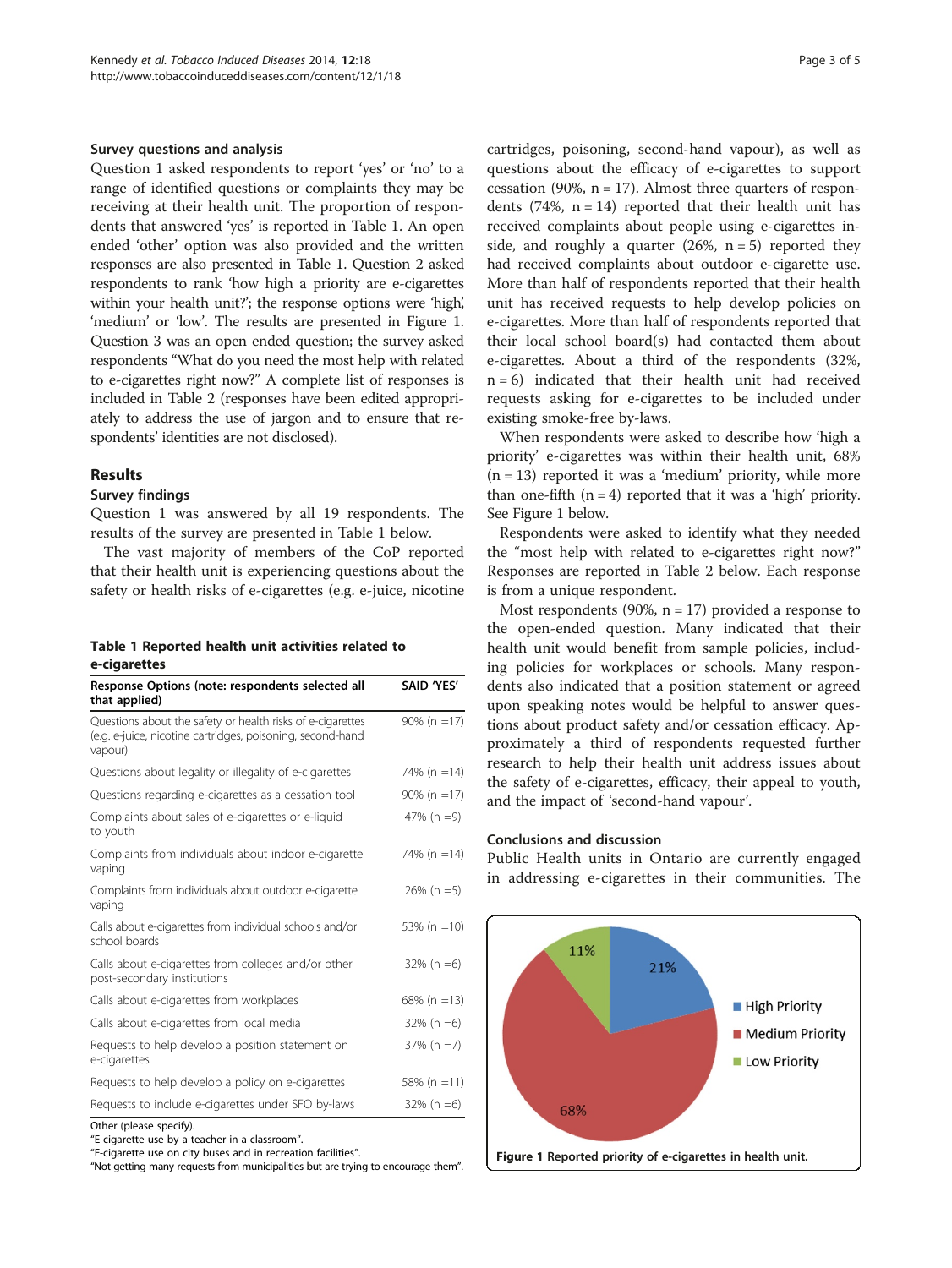# <span id="page-3-0"></span>Table 2 Identified supports that would be helpful for health units to address e-cigarettes

## Survey respondent's answers

- Draft policies help from Health Canada to get them off the shelves.
- 2 Gathering literature to show [that] e-cigarettes are not harmless and that nicotine is still considered a harmful substance that can have negative physiological effects.
- A clearer understanding of what those within the health community that support the e-cigarette are actually supporting, i.e. open sale to anyone, use in public places and workplaces, no regulation?
- Talking points to public on why they are a risk, not a cessation tool, not covered in [Smoke-free Ontario Act] advocacy to create e-cig legislation.
- 5 Policy statement re: need for e-cig policy to address protection issues to be sent around to [Medical Officers of Health] (in tandem with awareness and presentation to [Canadian Medical Officers of Health] through [Association of Local Public Health Agencies] for less progressive [Public Health units] to feel comfortable adapting… E-cig key messages.. to be finalized and circulated to [Public Health units] for use. Webinar to discuss the key messages along with TCAN scan + [Non-Smokers' Rights Association] to advise of opportunities to advance the issue.
- 6 It's pretty hard to rate what priority level e-cigs are for the health unit when we have no official policy at this point to use to advocate with community partners. We, like many others, are waiting for some definitive research or an interim risk management decision to at least treat [the use of e-cigarettes]… like tobacco products until more is known. Ideally this would come from the province. what we need is a really good statement - consistent wording we could all use instead of each jurisdiction or agency creating its own version that may or may not stand up to scrutiny if it is tested. Ideally it would include tobacco and tobacco related or smoking/vaping devices and products and would capture water pipes, e-cigs and any new products that may come along.
- We previously prepared a report for council in the fall of 2013 on the status of e-cigarettes. At this time we prepared a fact sheet for the public and posted it on our website. We continue to receive questions from the public and recently a Councilor has asked about e-cigarettes wondered about inclusion in smoke-free bylaws. Because of this, we are currently in the middle of writing a briefing note for our MOH and perhaps an updated report to council on e-cigarettes.
- 8 For a common, agreed upon statement from health care officials (they are divided right now and it is making policy or any other work around e-cigs difficult).
- 9 Sample policies for workplaces and schools. Reliable/concise info on e-cig as a cessation tool.
- 10 We'd like a sense of actions in other jurisdictions (Ontario, Canada and international), as it is hard to keep track of the changing policy landscape. It is also hard to keep track of the changing research landscape, so we'd like to know what existing/emerging or planned research exists on e-cigarette safety.
- 11 Advocacy at the provincial and federal levels for regulation and research.
- 12 More research and evidence about dangers of using e-cigarettes. Regulation of the product.
- 13 A common position statement on the use of e-cigarettes.
- 14 We need more research on various components of e-cigarettes (cessation efficacy, appeal to youth, safety, second hand vapour, etc.)
- 15 Synthesis of the available (high quality) evidence on e-cigarettes.
- 16 Key messages sample policies.
- 17 Keep sending most up-to-date research and recommendations on e-cigs.

majority of respondents reported that their health unit is working to address citizen concerns about the safety or health risks of e-cigarettes, as well as addressing questions about e-cigarettes efficacy to support tobacco-use cessation. Most health units are also addressing questions or concerns about second-hand e-cigarette vapour. Many respondents indicated that they would benefit from sample policies for workplaces and schools to regulate e-cigarette use. There was also an identified need for additional research to help support and inform policy at the local level. A similar study in the United States, [[23](#page-4-0)] that measured priorities for local/state level policy makers, identified the need for research/evidence around the health effects from secondhand vapour exposure.

Public Health professionals understand that e-cigarettes may represent a transformative technology. There is also awareness that these products could introduce a new generation of youth to nicotine; youth may become addicted to nicotine from e-cigarettes or transition from e-cigarettes to traditional cigarettes. There is also a concern that e-cigarettes could compromise some of the tobacco control policy gains made over the last 15 years in Ontario including smoke-free spaces. Many of these potential risks could be minimized by regulation including policies that restrict the sale of e-cigarettes to youth. Local communities can address the uncertainty around risk from exposure to second-hand vapour by banning or restricting where people can use e-cigarettes. Many communities in the United States have banned the use of e-cigarettes wherever regular cigarette use is banned [\[24\]](#page-4-0). Currently only two communities in Canada have banned e-cigarette use in outdoor settings.

Local health units played a critical role in the development, implementation and evaluation of smoke-free policies and, given the local public health lead agency role in rolling out the SFO, they are well positioned to help communities regulate e-cigarette use and sales. Local health units are also well positioned to advocate for additional federal/provincial policies such as regulating product flavours, particularly flavours that may appeal to young children.

Evidence and co-ordination is needed to mitigate possible risks, and to ensure the possible public health gains from potentially less harmful products, such as e-cigarettes, are realized.

#### Abbreviations

NSRA: Non-Smokers' Rights Association; PTCC: Program Training and Consultation Centre; CoP: Community of Practice; TCANs: Tobacco Control Area Networks.

#### Competing interests

The authors declare that they have no competing interests. Ryan David Kennedy is a member and co-leader of the Community of Practice (CoP) that identified the need for this research; he did not participate in the survey.